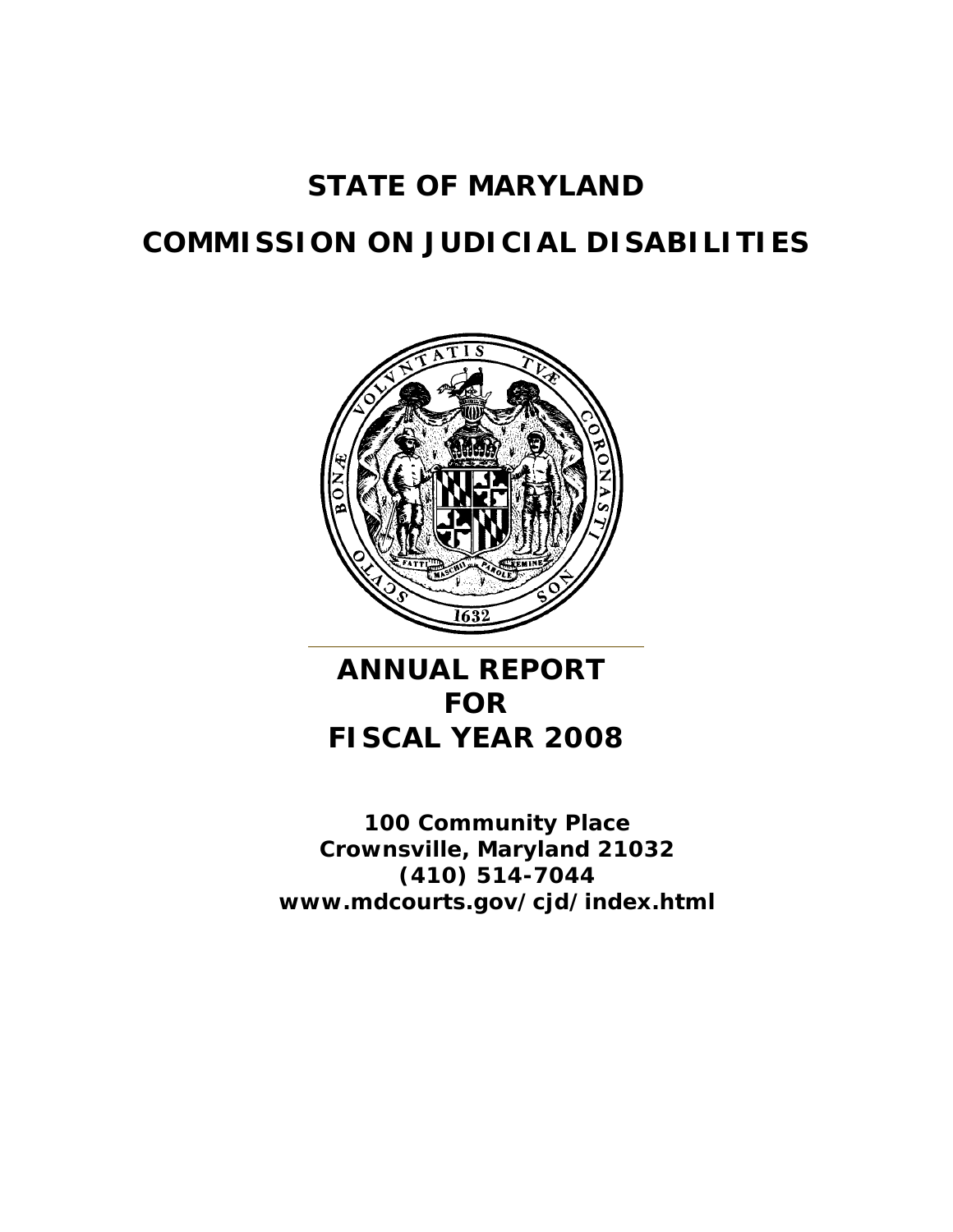## **TABLE OF CONTENTS Pages**

| Ι.      |                |                                                       |  |  |  |  |
|---------|----------------|-------------------------------------------------------|--|--|--|--|
| $\Pi$ . |                | HISTORY AND STRUCTURE OF THE COMMISSION 1 - 2         |  |  |  |  |
| III.    |                | THE COMMISSION'S JURISDICTION - WHAT THE COMMISSION   |  |  |  |  |
| IV.     |                | THE COMPLAINT PROCESS  4 - 5                          |  |  |  |  |
| V.      |                |                                                       |  |  |  |  |
|         |                |                                                       |  |  |  |  |
|         |                |                                                       |  |  |  |  |
|         |                | VIII. SUMMARY OF COMMISSION ACTIVITY IN FY 2008 7 - 8 |  |  |  |  |
| IX.     |                | COMPARISON CHARTS OF COMMISSION ACTIVITY  9 - 10      |  |  |  |  |
|         | $\mathbf 1$ .  |                                                       |  |  |  |  |
|         | 2.             | <b>CHART - SOURCES OF ALL COMPLAINTS FILED WITH</b>   |  |  |  |  |
|         | 3 <sub>1</sub> | CHART - COMPLAINTS BY COURT 10                        |  |  |  |  |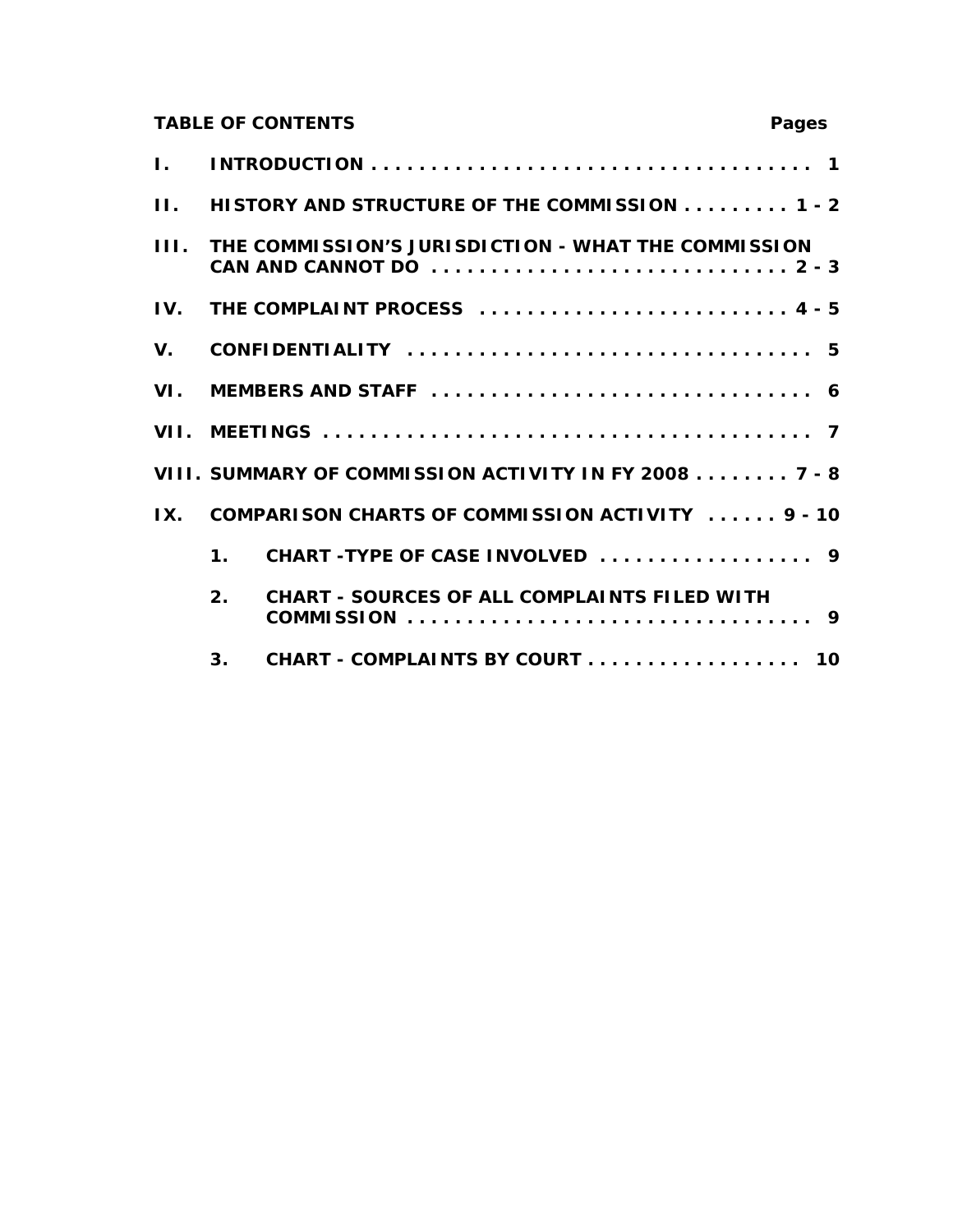## **I. INTRODUCTION.**

This Annual Report is prepared by the Maryland Commission on Judicial Disabilities ("Commission") for submission to the Maryland Court of Appeals pursuant to Maryland Rule 16-804(g).

The Commission is the primary disciplinary body to investigate complaints of judicial misconduct and physical or mental incapacity of Maryland judicial officers, as empowered by the Maryland Constitution.

The work of the Commission plays a vital role in maintaining public confidence in, and preserving the integrity and impartiality of the judiciary. The Commission, by providing a forum for citizens with complaints against judges, helps maintain the balance between judicial independence and public accountability. The Commission also helps to improve and strengthen the judiciary by creating a greater awareness among judges of the proper judicial conduct.

The laws creating and governing the Commission's work are as follows:

- Maryland Constitution, Art. IV, Sections 4A and 4B
- Annotated Code of Maryland, Courts and Judicial Proceedings, Sections 13-401 through 13-403
- Maryland Rules 16-803 through 16-810
- Maryland Code of Judicial Conduct, Maryland Rule 16-813

Copies of the above laws are available on the Commission's web site at www.mdcourts.gov/cjd/index.html.

## **II. HISTORY AND STRUCTURE OF THE COMMISSION.**

The Commission was established by constitutional amendment in 1966 in response to a growing need for an independent body to assist in monitoring the conduct of Maryland judges. Subsequent constitutional amendments strengthened the Commission, clarified its powers, and added 4 additional members of the public to the Commission. The Constitution requires the Court of Appeals to adopt rules for the implementation and enforcement of the Commission's powers and the practice and procedures before the Commission.

The Maryland Constitution gives the Commission "the power to:

- (i) Investigate complaints against any judges of the Court of Appeals, any intermediate courts of appeal, the circuit courts, the District Court of Maryland, or the orphans' court; and
- (ii) Conduct hearings concerning such complaints . . ."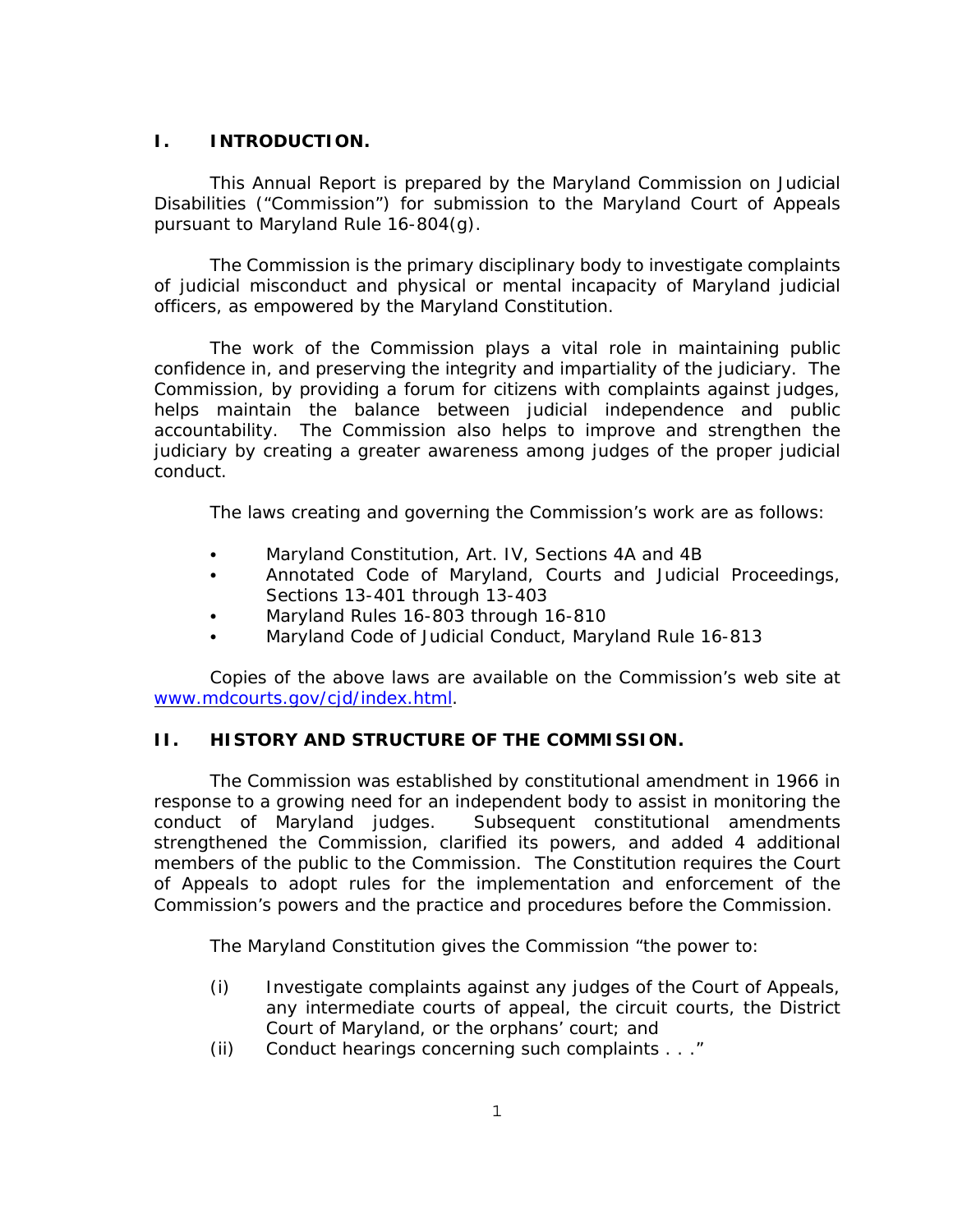Further, the Maryland Rules give the Commission the authority to dismiss complaints (with or without a warning), enter into private reprimand and deferred discipline agreements, and if the Commission "finds by clear and convincing evidence that the judge has a disability or has committed sanctionable conduct, it shall either issue a public reprimand for the sanctionable conduct or refer the matter to the Court of Appeals. . . " with the recommendation of the Commission as to the sanction to be imposed against the judge.

Effective July 1, 2007, pursuant to the adoption of new Maryland Rules by the Court of Appeals, the Commission has a "two-tier" structure. Complaints against Maryland judges are investigated by the Commission's Investigative Counsel ("Investigative Counsel"). The Commission's Judicial Inquiry Board ("Board") monitors and reviews the Investigative Counsel's reports and recommendations and submits its own reports and recommendations to the Commission Members. The Commission Members accept or reject the Board's recommendations and, in appropriate cases, hear and decide formal charges.

The Commission Members consist of eleven persons: three judges, one from the appellate courts, one from the Circuit Courts, and one from the District Courts; three lawyers with at least seven years experience; and five members of the public, who are not active or retired judges, Maryland lawyers licensed in Maryland, and persons having a financial relationship with, or receive compensation from, a judge or lawyer licensed in Maryland. All Commission Members are appointed by the Governor, with the advice and consent of the State Senate, and reside in various areas of Maryland. Membership is limited to two, four year terms, or for no more than ten years if appointed to fill a vacancy.

The Board consists of seven persons: two judges, two lawyers and three public Members who are not lawyers or judges. Board Members are appointed by the Commission Members, initially three Members have a term of four years and four Members have a term of two years.

## **III. THE COMMISSION'S JURISDICTION - WHAT THE COMMISSION CAN AND CANNOT DO.**

The Commission is authorized to investigate complaints only against judges of the Maryland Court of Appeals, Court of Special Appeals, Circuit Courts, District Courts, and Orphans' Courts, and any retired Maryland judge during the period that the retired judge has been approved to sit. The Commission:

- 1. Has no authority to investigate complaints against masters, examiners, Federal Judges, lawyers, police, court personnel, or State's Attorneys;
- 2. Does not have appellate authority and therefore cannot review, reverse, change, or modify a legal decision or other court action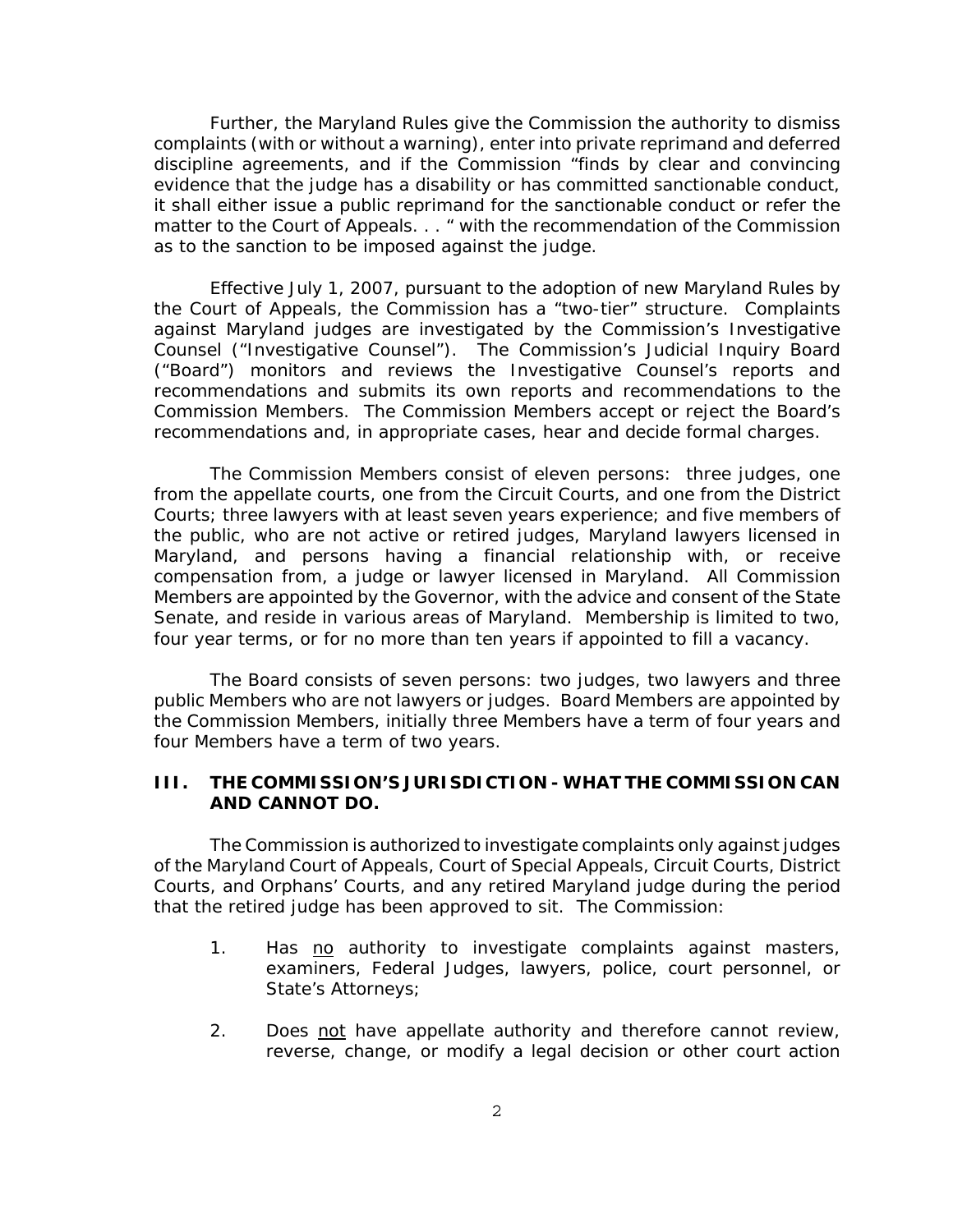taken by a judge;

- 3. Cannot affect the progress or outcome of a case; and
- 4. Cannot require a judge's recusal or disqualify a judge from presiding over a particular case.

The only types of complaints that can be investigated by the Commission are those involving a Maryland Judge's alleged "sanctionable conduct" or "disability":

- 1. "Sanctionable conduct" means:
	- "misconduct while in office, "
	- "persistent failure by a judge to perform the duties of the judge's office,"
	- "conduct prejudicial to the proper administration of justice,"
	- violation of the binding obligations of the Maryland Code of Judicial Conduct.

"Sanctionable conduct" does not include the following by a judge, unless the judge's conduct also involves fraud or corrupt motive or raises a substantial question as to the judge's fitness for office:

- "making an erroneous finding of fact",
- "reaching an incorrect conclusion;
- $\bullet$  "misapplying the law,"
- C "failure to decide matters in a timely fashion, unless such failure is habitual".
- 2. "Disability" means a judge's "mental or physical disability that:
	- seriously interferes with the performance of a judge's duties and
	- is, or is likely to become permanent."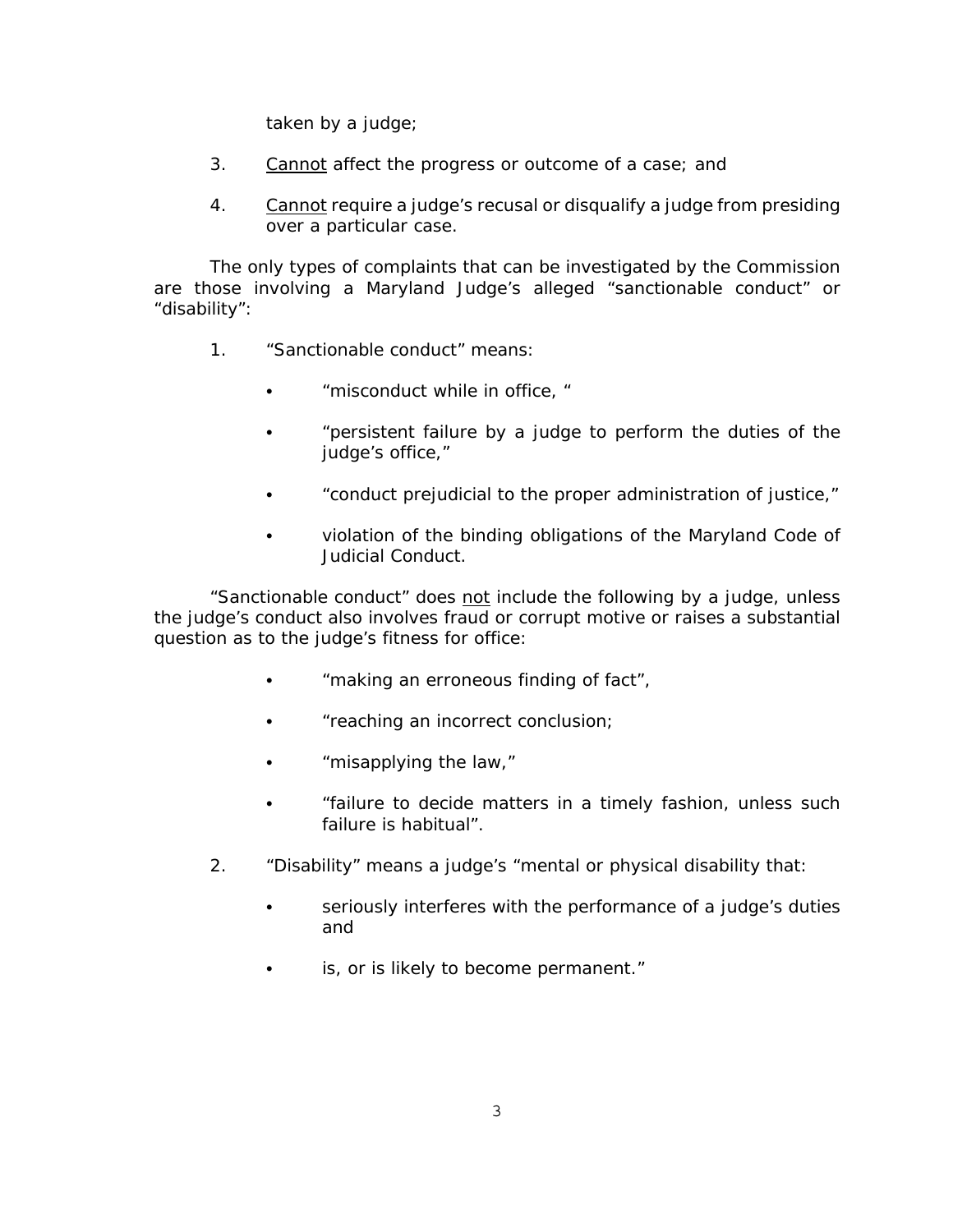## **IV. THE COMPLAINT PROCESS.**

Any individual, including a party or witness in a court case, lawyer, member of the public, judge, person who works for or assists the court, or other person, who has information that a Maryland judge may have committed "sanctionable conduct" or has a "disability", can file a complaint with the Commission by completing a complaint form that can be downloaded from the Commission's web site or received from the Commission's office, or by preparing a letter with required information. (See the Commission's web site at www.mdcourts. gov/cjd/index.html for details.)

If the complaint meets the Commission's requirements, Investigative Counsel will open a file and send a letter to the complainant acknowledging receipt of the complaint and the procedure for investigating and processing the complaint. In addition, the Investigative Counsel may open a file and make an inquiry after receiving information from any source that indicates a judge may have committed sanctionable conduct or may have a disability.

Complaints and inquiries may be dismissed, prior to a preliminary investigation, if the "complaint [or inquiry] does not allege facts that, if true, would constitute a disability or sanctionable conduct and there are no reasonable grounds for a preliminary investigation". If the complaint is not dismissed, or an inquiry is completed without a dismissal, the Investigative Counsel conducts an investigation and thereafter reports to the Board the results of the investigation, including one of the following recommendations:

- dismiss the complaint and terminate the investigation, with or without a warning to the judge against future sanctionable conduct;
- enter into a private reprimand or a deferred discipline agreement with the judge;
- authorize a further investigation; or
- file charges against the judge.

Upon receiving the Investigative Counsel's report and recommendation, the Board reviews the report and recommendation and may authorize a further investigation or meet informally with the judge for the purpose of discussing an appropriate disposition. Upon completion of the foregoing, the Board prepares a report and recommendation to the Commission Members that includes one of the following recommendations:

dismiss the complaint and terminate the investigation, with or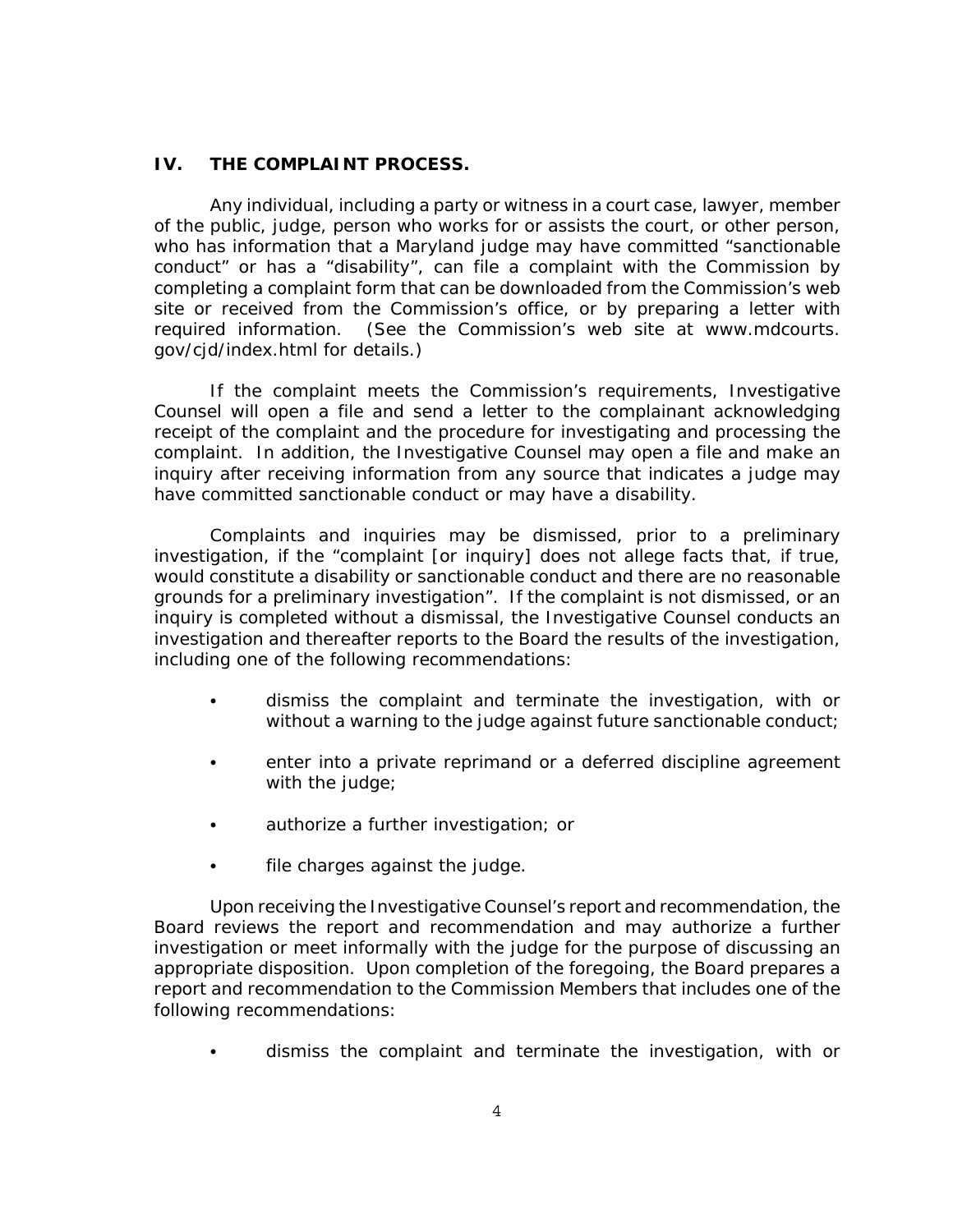without a warning to the judge against future sanctionable conduct;

- enter a private reprimand or a deferred discipline agreement with the judge; or
- "upon a determination of probable cause, the filing of charges, unless the Board determines there is a basis for private disposition under the standards of Rule 16-807."

The Commission Members can take action, with or without proceeding on charges, after reviewing the Board's report and recommendation and any objections filed by the judge. If the Commission Members direct their Investigative Counsel to file charges against the judge alleging that the judge committed sanctionable conduct or has a disability, the charges are served upon the judge and a public hearing is scheduled as to the charges. This is a formal hearing conducted in accordance with the rules of evidence.

If after the hearing the Commission Members find by clear and convincing evidence that the judge has committed sanctionable conduct or has a disability, they can either issue a public reprimand for such sanctionable conduct or refer the case to the Court of Appeals with a recommendation as to the sanction to be imposed. The Court of Appeals can take any one of the following actions: "(1) impose the sanction recommended by the Commission or any other sanction permitted by law; (2) dismiss the proceeding; or (3) remand for further proceedings as specified in the order of remand."

## **V. CONFIDENTIALITY.**

The complaint and all information and proceedings relating to the complaint, are confidential. The Investigative Counsel's work product and records not admitted into evidence before the Commission, the Commission's deliberations, and records of the Commission's deliberations are confidential.

After the respondent judge's filing of a response to charges alleging sanctionable conduct, or expiration of the response filing date, such charges and all subsequent proceedings before the Commission on such charges are not confidential and therefore open to the public. In addition, a respondent judge, by written waiver, may release confidential information.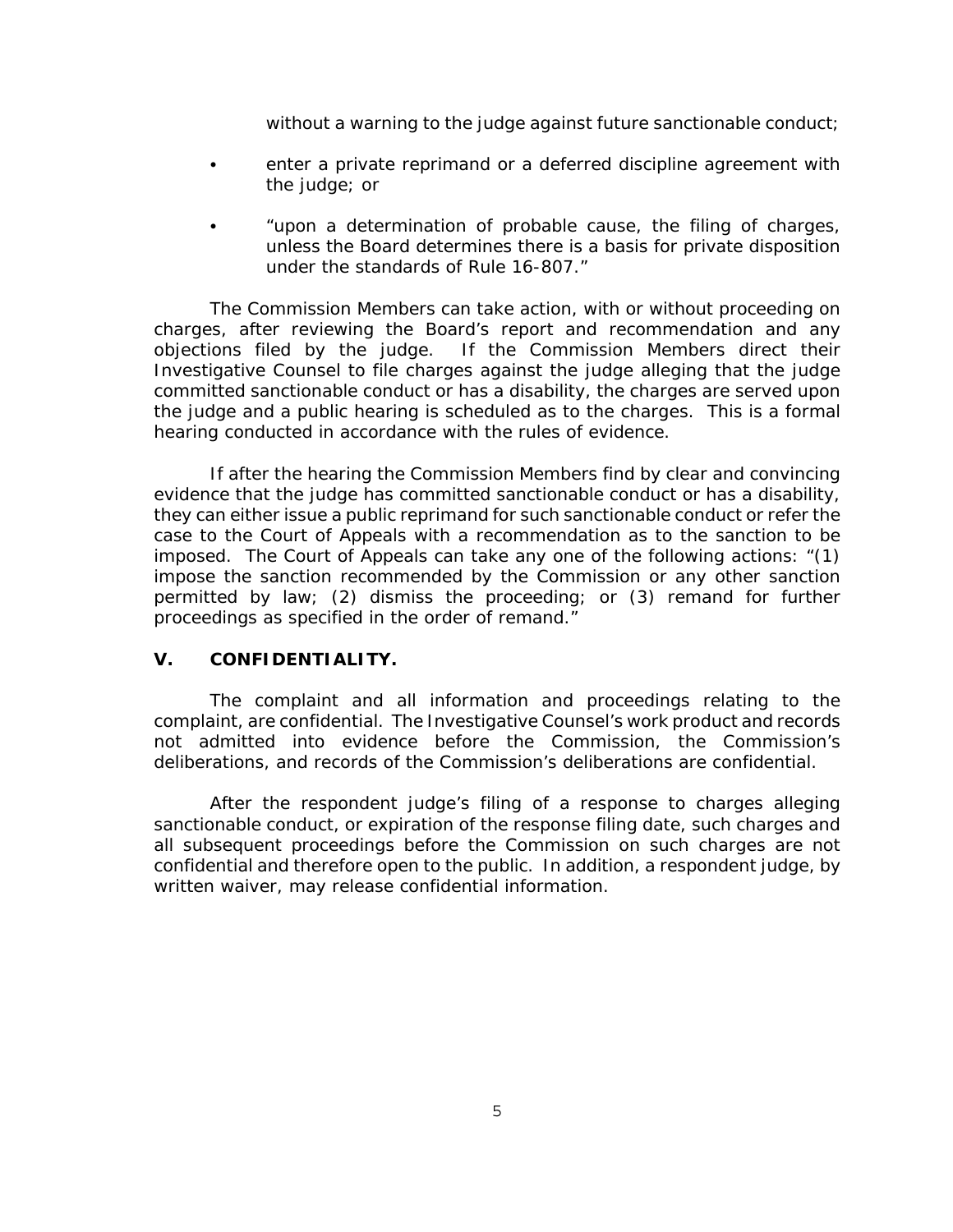#### **VI. MEMBERS AND STAFF.**

#### **COMMISSION MEMBERS**

#### **Judge Members:**

Honorable Patrick L. Woodward, (Chair) Honorable Nancy B. Shuger (Vice-Chair) Honorable Robert A. Greenberg

#### **Attorney Members:**

Arielle Fougy Hinton, Esq. Paul D. Shelton, Esq. Steven D. Silverman, Esq.

#### **Public Members:**

William D. Berkshire James L. Clarke (term expired 1/1/08) Patricia B. Pender Samuel F. Saxton, Sr. William D. Schmidt, Sr.

## **JUDICIAL INQUIRY BOARD MEMBERS:**

### **Judge Members:**

Honorable Marjorie L. Clagett, Chair Honorable Neil E. Axel

#### **Attorney Members:**

Aileen E. Oliver, Esq. Steven L. Tiedemann, Esq.

## **Public Members:**

Dr. Brian H. Avin Dr. Kevin Daniels Doreen Rexroad

#### **STAFF:**

Investigative Counsel: Steven P. Lemmey, Esq. Assistant Investigative Counsel: Elissa E. Goldfarb, Esq. Executive Secretary: Gary J. Kolb, Esq. Administrative Assistant: Lisa R. Zinkand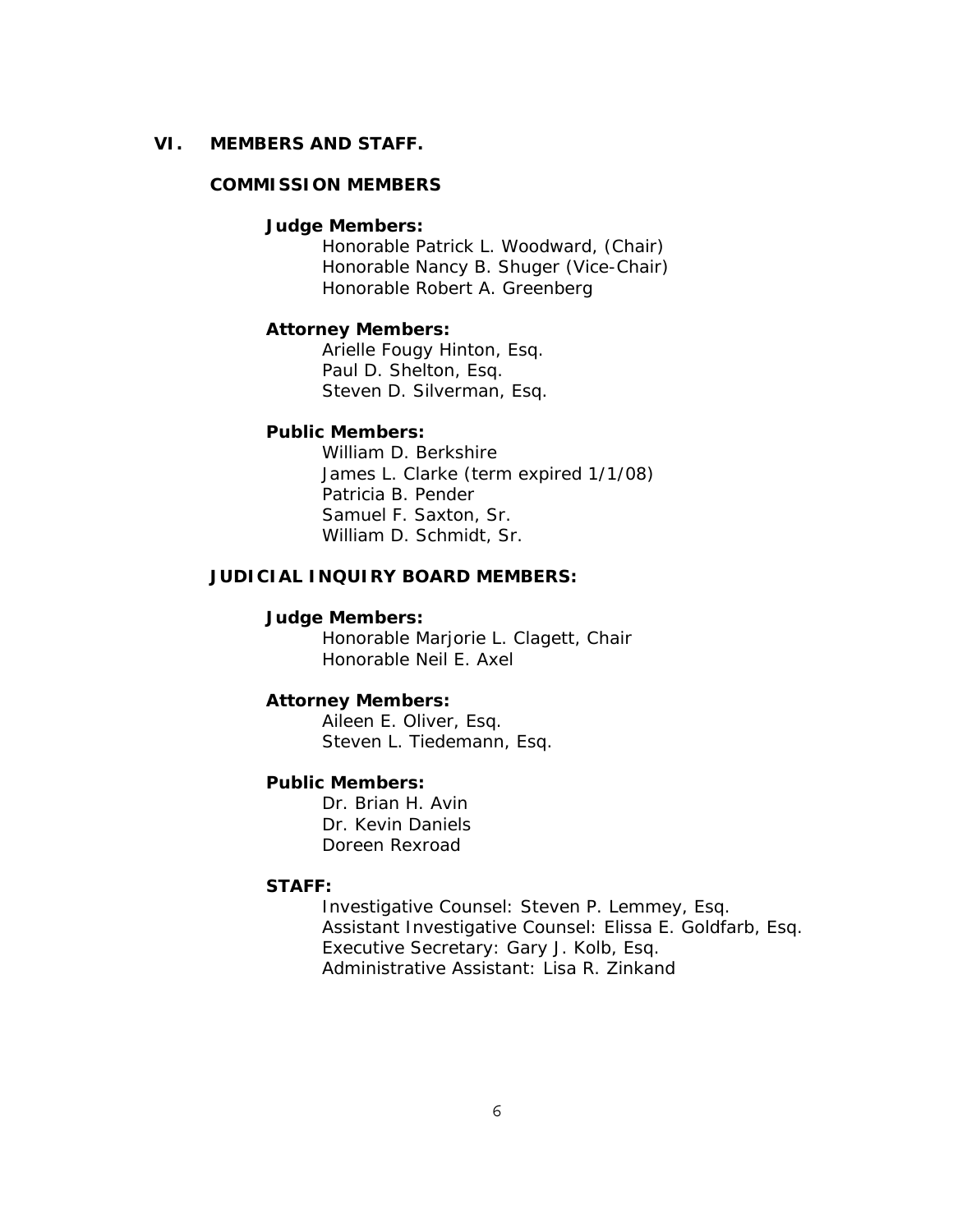## **VII. MEETINGS.**

The Commission Members held 12 regularly scheduled Meetings in FY 2008.

The Board Members, appointed by the Commission Members on June 18, 2007, held 9 regularly scheduled Meetings in FY 2008.

#### **VIII. SUMMARY OF COMMISSION ACTIVITY IN FY 2008.**

During Fiscal Year 2008, the Commission received 129 written complaints. Of the 129 complaints, 1 lacked an affidavit and 7 were outside of the Commission's jurisdiction or did not meet the requirements of the Rules.

Five complaints were filed by practicing attorneys, 29 by inmates, and 4 were initiated by Investigative Counsel on his own initiative pursuant to Maryland Rule 16-805(d). The remaining 91 were filed by members of the general public. Some complaints were directed simultaneously against more than one judge, and sometimes a single jurist was the subject of multiple complaints.

Complaints against Circuit Court Judges totaled 78; 48 complaints were made against District Court Judges; no complaints were filed against Court of Special Appeals Judges; no complaints were filed against Court of Appeals Judges; and 3 complaints were filed against Orphans' Court Judges.

The types of cases involved include family law matters (divorce, alimony custody, visitation, etc.) that prompted 24 complaints, criminal cases that prompted 41 complaints, and 59 complaints arose from civil cases. Five complaints failed to fit in any of those categories.

During Fiscal Year 2008, the Commission issued one dismissal with a warning and one private reprimand, both of which were made public based on an agreement with each respondent judge. The dismissal with a warning involved a Circuit Court judge who was charged with driving under the influence of alcohol and related charges. The private reprimand involved a Circuit Court judge who made undignified and disparaging comments on the record, in a public courtroom.

In addition, the Commission held a public hearing and found that a District Court judge repeatedly made "undignified, discourteous, and disparaging" comments on the bench and violated the Maryland Code of Judicial Conduct. The Commission recommended to the Court of Appeals that the judge be suspended for 30 working days without pay. The Court of Appeals agreed and suspended the judge without pay for a period of 30 consecutive work days, commencing May 19, 2008.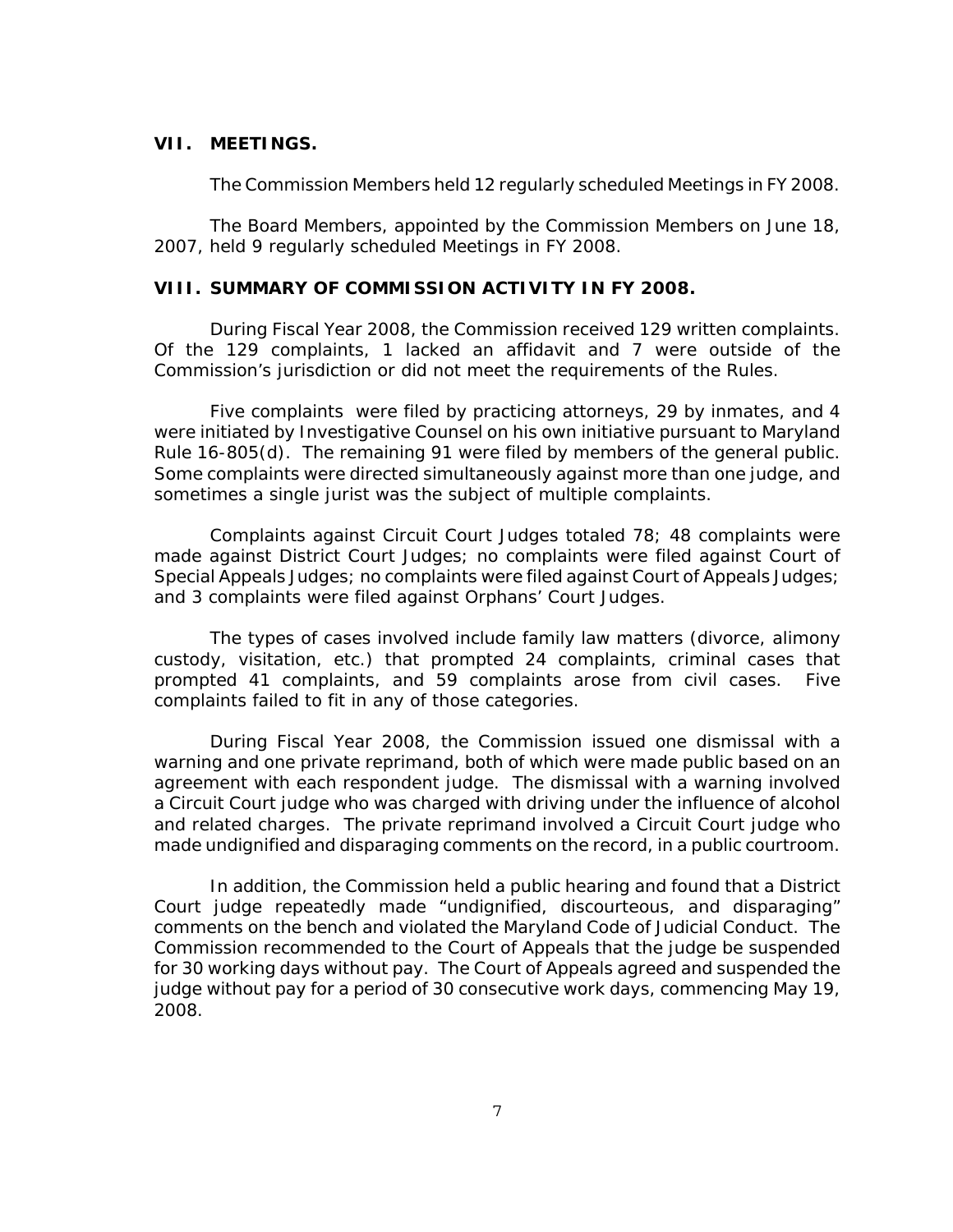Thirty-two cases remained open at the end of Fiscal Year 2008, including the continuation of a deferred discipline agreement, pending further investigation or receipt of additional information.

The vast majority of complaints in Fiscal Year 2008 were dismissed because the allegations set forth in the complaints were either found to be unsubstantiated, or the conduct complained about did not constitute sanctionable conduct.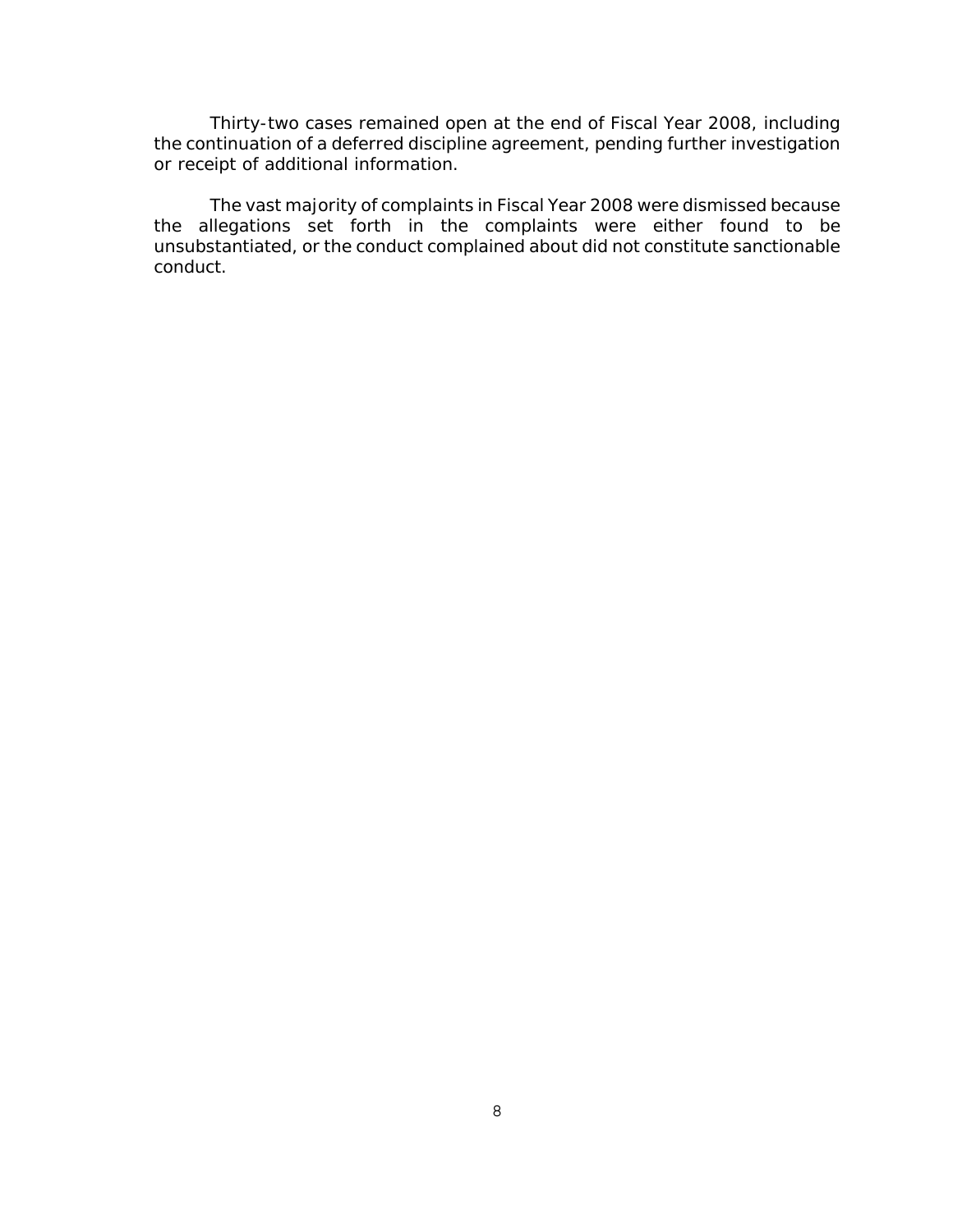## **IX. COMPARISON CHARTS OF COMMISSION ACTIVITY.**

The data included in the following comparison charts is based on data from the Commission case files.

| <b>Fiscal Year</b> | <b>Domestic</b><br>Cases | Criminal<br>Cases | <b>Civil Cases</b> | <b>Other</b> | <b>Total</b><br>Complaints |
|--------------------|--------------------------|-------------------|--------------------|--------------|----------------------------|
| 2000 - 2001        | 18                       | 55                | 37                 | 10           | 120                        |
| 2001 - 2002        | 31                       | 47                | 54                 | 10           | 142                        |
| 2002 - 2003        | 28                       | 54                | 41                 | 15           | 138                        |
| 2003 - 2004        | 26                       | 24                | 37                 | 7            | 94                         |
| 2004 - 2005        | 33                       | 22                | 52                 | 5            | 112                        |
| 2005 - 2006        | 20                       | 39                | 30                 | 19           | 108                        |
| 2006 - 2007        | 25                       | 43                | 45                 | 4            | 117                        |
| 2007 - 2008        | 24                       | 41                | 59                 | 5            | 129                        |

**TYPE OF CASE INVOLVED**

## **SOURCES OF ALL COMPLAINTS FILED WITH THE COMMISSION**

| <b>Fiscal Year</b> | <b>Attorneys</b> | Investigative<br><b>Counsel Initiated</b><br><b>Inquiries</b> | <b>Inmates</b> | <b>Judges</b> | <b>Public</b> |
|--------------------|------------------|---------------------------------------------------------------|----------------|---------------|---------------|
| 2000 - 2001        | 14               |                                                               | 29             | $\Omega$      | 76            |
| 2001 - 2002        | 4                | 4                                                             | 26             | O             | 108           |
| 2002 - 2003        | 6                | 6                                                             | 35             | O             | 91            |
| 2003 - 2004        | 6                |                                                               | 17             | $\Omega$      | 70            |
| 2004 - 2005        | 2                | 7                                                             | 33             | $\Omega$      | 70            |
| 2005 - 2006        | 12               | 4                                                             | 30             | $\Omega$      | 62            |
| 2006 - 2007        | 7                | 2                                                             | 27             | O             | 81            |
| 2007 - 2008        | 5                | 4                                                             | 29             | O             | 91            |